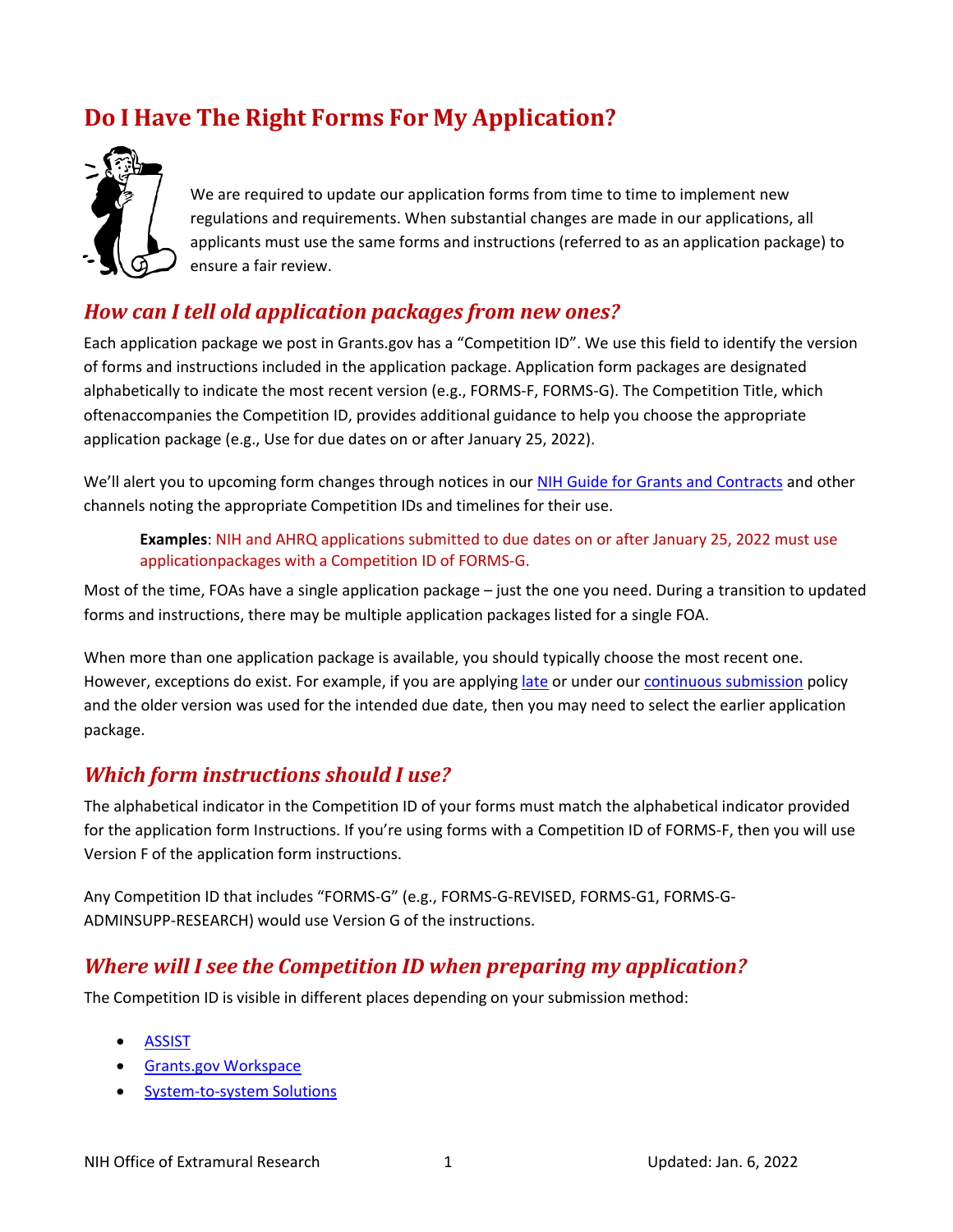#### <span id="page-1-0"></span>*ASSIST Application Initiation*

You can select the application package when initiating if more than one is available.

|                  |                       |                               | Choose Package for FOA #: PA-20-185                                |                     |                     |         |
|------------------|-----------------------|-------------------------------|--------------------------------------------------------------------|---------------------|---------------------|---------|
|                  |                       |                               |                                                                    |                     |                     |         |
|                  |                       | <b>FOA INFORMATION</b>        |                                                                    |                     |                     |         |
|                  |                       |                               |                                                                    |                     |                     |         |
|                  | FOA Number:           |                               | PA-20-185                                                          |                     |                     |         |
|                  |                       | Opportunity Title:            | NIH Research Project Grant (Parent R01 Clinical Trial Not Allowed) |                     |                     |         |
| Offering Agency: |                       | National Institutes of Health |                                                                    |                     |                     |         |
|                  |                       |                               |                                                                    |                     |                     | Select  |
|                  | <b>Competition ID</b> |                               | <b>Competition Title</b>                                           | <b>Opening Date</b> | <b>Closing Date</b> | Package |
| FORMS-F          |                       |                               | Use for due dates on or before January 24, 2022                    | 05/05/2020          | 01/24/2022          | Select  |
| FORMS-G          |                       |                               | Use for due dates on or after January 25, 2022                     | 10/26/2021          | 05/07/2023          | Select  |
|                  |                       |                               |                                                                    |                     |                     |         |
|                  |                       |                               |                                                                    |                     |                     |         |

#### *ASSIST – Work In Progress Applications*

After initiation, you will find the Competition ID in the FOA Information found on your Application Summary tab.

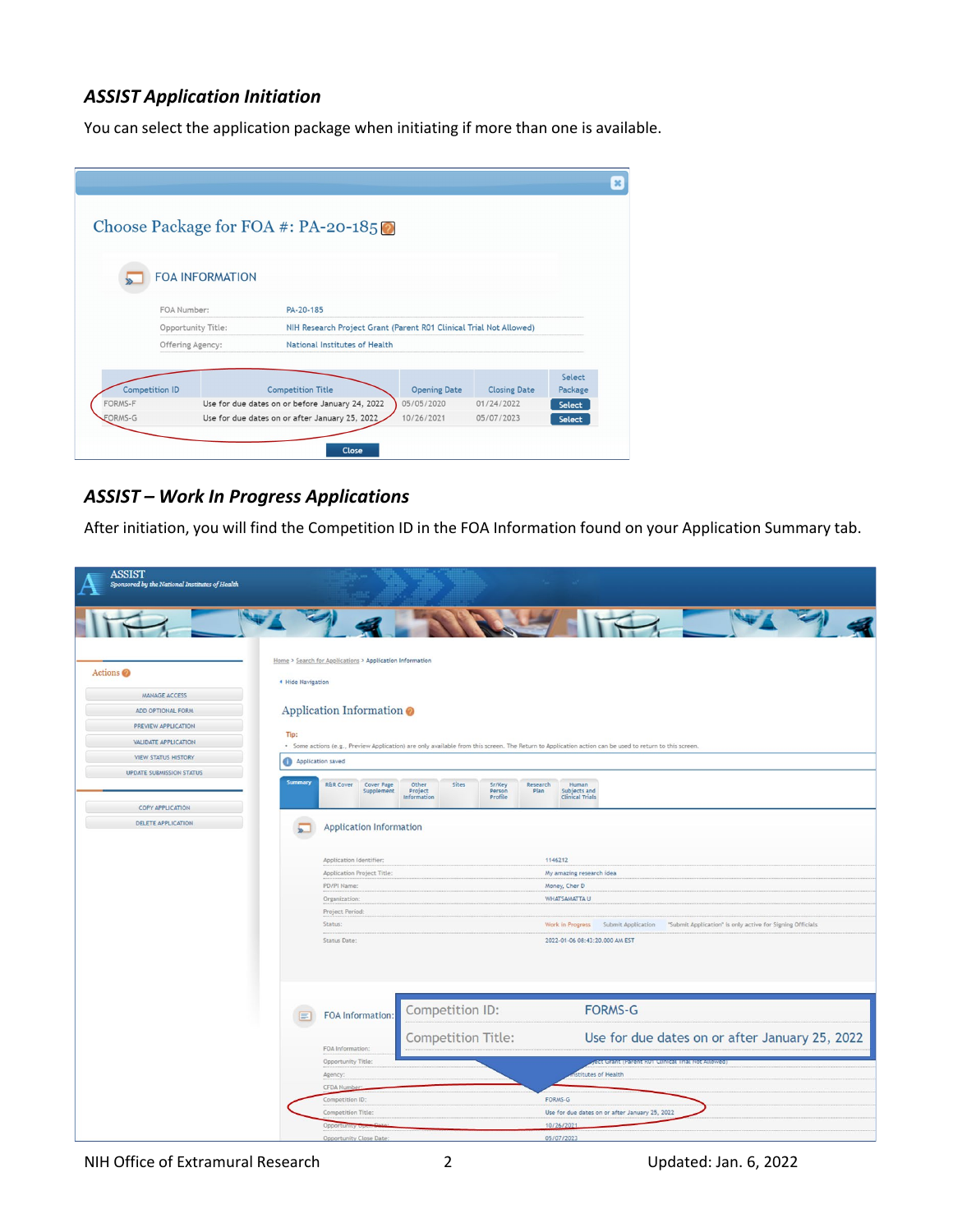#### *Grants.gov Create Workspace*

You can select the application package when creating a Workspace, if more than one is available.

|                                                                                                                                                | <b>Create Workspace</b> |                                            |                                                    |                           |                     |                                                                 |               |
|------------------------------------------------------------------------------------------------------------------------------------------------|-------------------------|--------------------------------------------|----------------------------------------------------|---------------------------|---------------------|-----------------------------------------------------------------|---------------|
|                                                                                                                                                |                         |                                            |                                                    |                           |                     |                                                                 |               |
| Multiple Opportunity Packages match the Funding Opportunity Number you provided. Please select Opportunity<br>Package to create the Workspace. |                         |                                            |                                                    |                           |                     |                                                                 |               |
|                                                                                                                                                |                         | <b>Opportunity Packages for PA-20-185:</b> |                                                    |                           |                     |                                                                 |               |
| 1-2 of 2 Records                                                                                                                               |                         |                                            |                                                    |                           | $14 - 44$           | 1<br>$\mathbb{P}\triangleright\qquad\qquad\mathbb{P}\mathbb{T}$ |               |
| Agency<br>Code                                                                                                                                 | <b>CFDA</b>             | Competition<br>ID                          | Competition<br>Title                               | Opportunity<br>Package ID | <b>Opening Date</b> | <b>Closing Date</b>                                             | Action        |
| HHS-<br><b>NIH11</b>                                                                                                                           |                         | FORMS-G                                    | Use for due dates on or after January 25, 2022     | <b>PKG00269448</b>        | 10/26/2021          | 05/07/2023                                                      | <b>Select</b> |
| HHS-<br><b>NIH11</b>                                                                                                                           |                         | <b>FORMS-F</b>                             | Use for due dates on or before January 24,<br>2022 | <b>PKG00261433</b>        | 05/05/2020          | 01/24/2022                                                      | <b>Select</b> |
| 1-2 of 2 Records<br>1<br>$\mathbb{E}[\mathbf{q}]\qquad \mathcal{L}[\mathbf{q}]\qquad$<br>B> B1                                                 |                         |                                            |                                                    |                           |                     |                                                                 |               |
|                                                                                                                                                |                         |                                            |                                                    |                           |                     |                                                                 |               |
|                                                                                                                                                |                         |                                            | Close                                              |                           |                     |                                                                 |               |

#### *Grants.gov Workspace – Work In Progress Applications*

After creating the Workspace, you'll find the Competition ID in the Package Details on the Workspace Details tab.

| <b>GRANTS.GOV</b><br><b>MANAGE</b><br><b>WORKSPACE</b> | Applicants                                                                                                                                                                                              | Manage Workspace<br><b>Created</b> | <b>Fill Out Forms</b><br>$\cdots$                                                                                                                                                                       |                                                                                         | <b>Complete and Notify AOR</b> |                                                                                                | <b>Submit</b>              | <b>Agency Received</b>     | «Back                                                  |
|--------------------------------------------------------|---------------------------------------------------------------------------------------------------------------------------------------------------------------------------------------------------------|------------------------------------|---------------------------------------------------------------------------------------------------------------------------------------------------------------------------------------------------------|-----------------------------------------------------------------------------------------|--------------------------------|------------------------------------------------------------------------------------------------|----------------------------|----------------------------|--------------------------------------------------------|
|                                                        | PA-20-185 - PKG00269448<br><b>NIH Research Project Grant</b><br>(Parent R01 Clinical Trial Not<br>Allowed)<br>Department of Health and Human<br><b>Services</b><br><b>National Institutes of Health</b> |                                    | Application Filing Name: GreatIdea1001 [Edit Name]                                                                                                                                                      | Workspace ID: WS00819352<br>AOR Status: Workspace has<br>Workspace Owner: Sheri Cummins |                                | Workspace Status: In Progress<br>Last Submitted Date: ---<br>SAM Expiration Date: Jun 16, 2020 | Verify                     | Opening Date: Oct 26, 2021 | Closing Date: May 07, 2023<br><b>UEI: POJXVJX7DJF7</b> |
| <b>FORMS</b>                                           | <b>VIEW APPLICATION</b>                                                                                                                                                                                 | <b>ATTACHMENTS</b>                 | <b>PARTICIPANTS</b>                                                                                                                                                                                     | <b>ACTIVITY</b>                                                                         | <b>DETAILS</b>                 |                                                                                                | PREVIEW GRANTOR VALIDATION |                            |                                                        |
|                                                        | <b>Workspace Details:</b><br>UEI: POJXVJX7DJF7<br>Created on: Jan 06, 2022<br>Organization: COLUMBUS, MEGAN Last Activity Date: Jan 06, 2022<br><b>Package Details:</b>                                 |                                    |                                                                                                                                                                                                         |                                                                                         |                                |                                                                                                |                            |                            |                                                        |
|                                                        |                                                                                                                                                                                                         | CEDA                               | <b>Competition ID – Title:</b> FORMS-G – Use for due dates on or after January 25, 2022<br><b>Contact Information:</b> eRA Service Desk Monday to Friday 7 am to 8 pm ET http://grants.nih.gov/support/ |                                                                                         |                                |                                                                                                |                            |                            |                                                        |

<span id="page-2-0"></span>Most system-to-system solutions for application preparation and submission allow users to see the Competition ID and Competition Title. However, the details for where to find that information vary by solution. Contact your administrative office or solution provider for guidance.

NIH Office of Extramural Research 3 3 Updated: Jan. 6, 2022